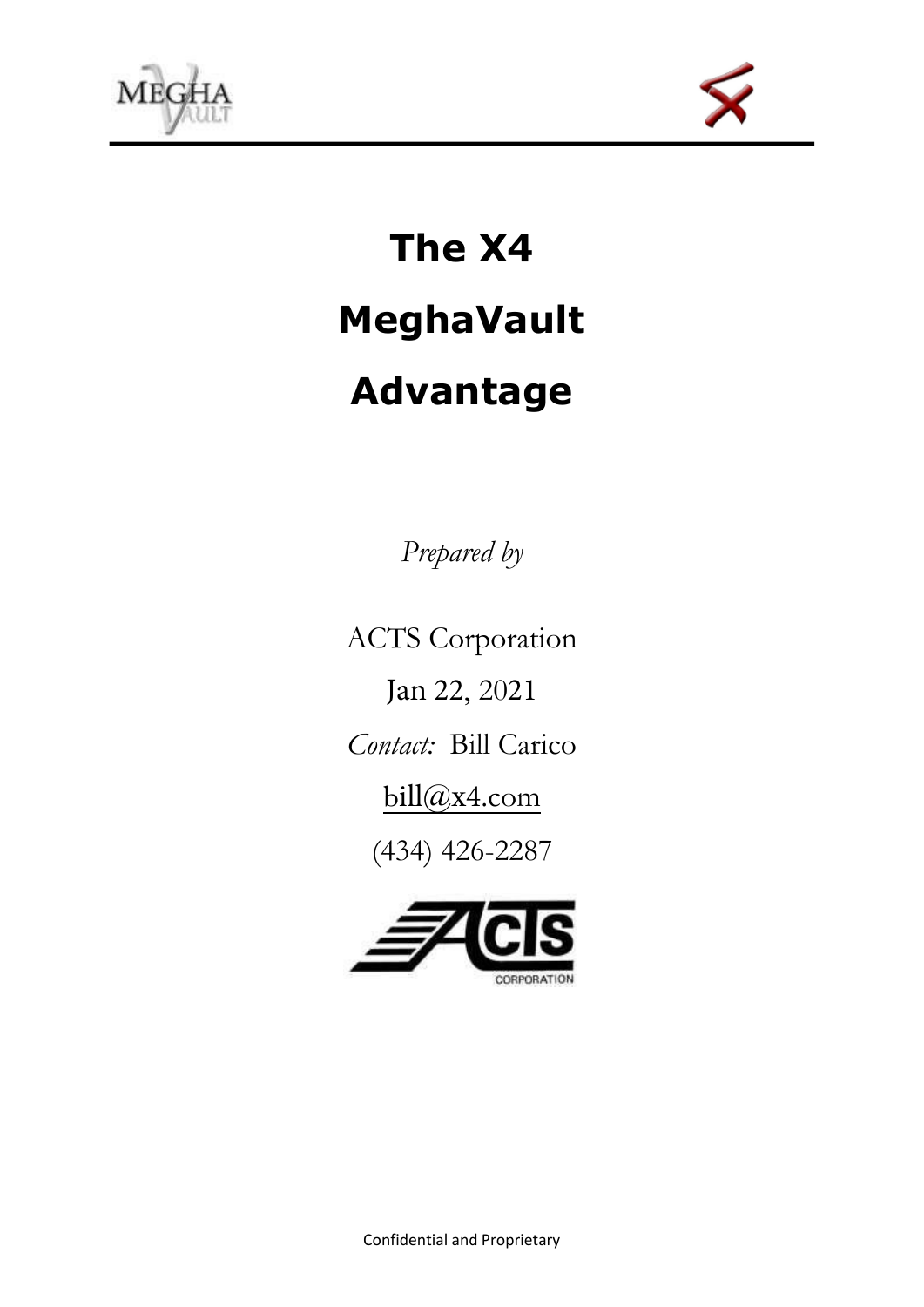





The X4 MeghaVault Framework is a new paradigm for application development and integration based on a zero-coding approach that even non-programmers can use to create apps quickly and affordably.

What sets MeghaVault apart from other zero-coding tools is that it can be used across a broad spectrum of programming models and environments. For example, MeghaVault can be used to integrate data across many data sources, products, and tools. In fact, MeghaVault allows you to address new needs while enhancing the value of your existing technology portfolio including older technologies (i.e. legacy assets)

*Megha* in Sanskrit means "*cloud*" but the X4 MeghaVault Framework also accelerates software development and integration of devices for the Internet of Things (IoT) a.k.a the Internet of Everything (IoE)!

### **Breadth and Scope**

When positioning the X4 MeghaVault Framework in the marketplace, the following diagram provides context by illustrating its breadth and scope.



 **Figure 1: Broad Functionality, but Much Simpler than Existing Tools!**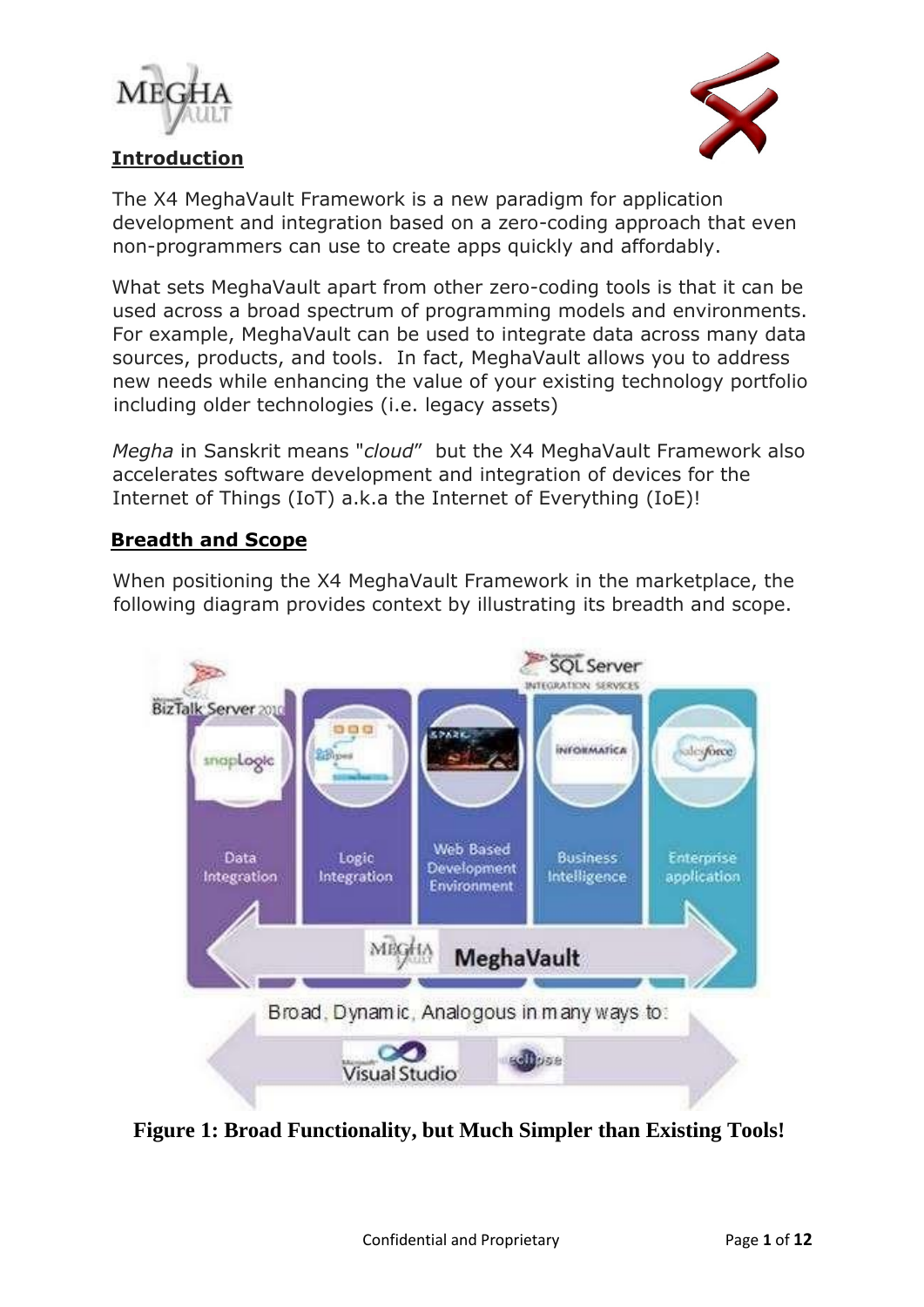

What the preceding diagram shows in practical terms is that many types of apps that would otherwise require substantial programming to create using Visual Studio can be created using MeghaVault without any coding and in a fraction of the time at a fraction of the cost.

MeghaVault is not attempting to *replace* traditional development studios, but rather to provide an *affordable alternative* that dramatically expands the number of people who can create applications. MeghaVault can make programmers *more productive*, but also allows *non-programmers* to *"get in on the action"* to create and modify their own apps. In fact, apps created using MeghaVault can be shared easily for further customization by others who have been given permission by the application's owner.

MeghaVault can be used to create a simplified zero-coding development environment that has been custom-configured for a specific set of data connectors and a subset of the development functionality needed. Providing the product administrator the ability to specify a user's reach and scope within the tool is unrivaled. Also unique is the ability to create partial apps in MeghaVault then hand them off to be completed by a programmer using a popular Integrated Development Environment (IDE).



**Figure 2: A New Paradigm for Bridging and Enabling Technology** 

The preceding diagram depicts MeghaVault as a dynamic and flexible code-free development studio that fills the gap between code-free development tools very specific in their scope and purpose, and powerful IDEs that programmers use to create and enhance an organization's or individual's applications. Using MeghaVault, non-programmers like business analysts and programmers can save time and money. This means certain activities that required Visual Studio, programming tools, 3GLs, and senior technical staff before, can be accomplished quickly and easily by a savvy business analyst using MeghaVault independently.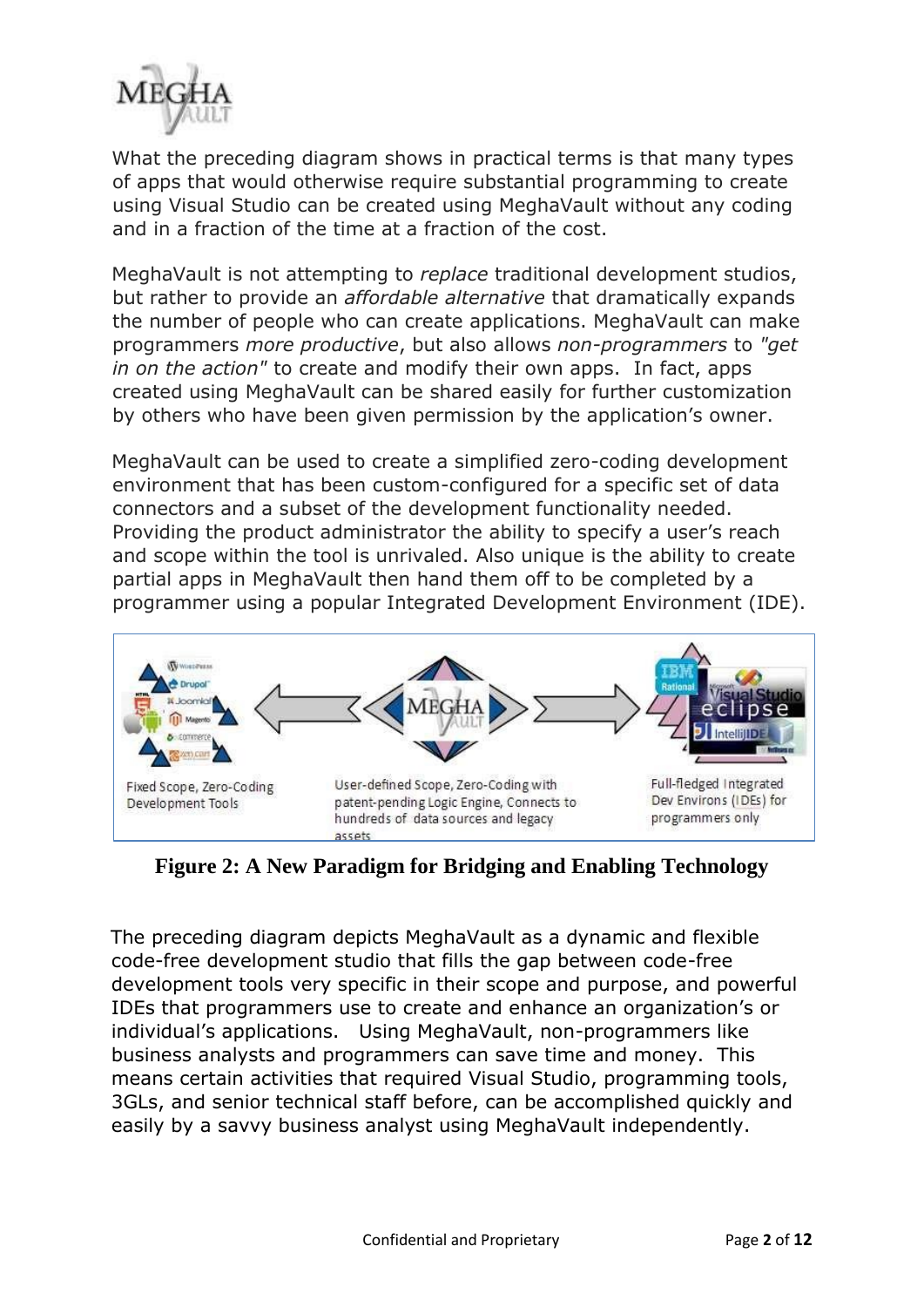

# **Comparisons within Application Platform as a Service (APaaS)**

In the latter part of 2013, a few industry analysts began referring to a specific niche category of cloud-based software development tools called Application Platform as a Service (APaaS). APaaS vendors shown in the following diagram offer varying degrees of development and deployment environments for application services. The X4 MeghaVault Framework is the ONLY solution that *excels in all six categories*:



**Figure 3: MeghaVault Excels Across All Categories**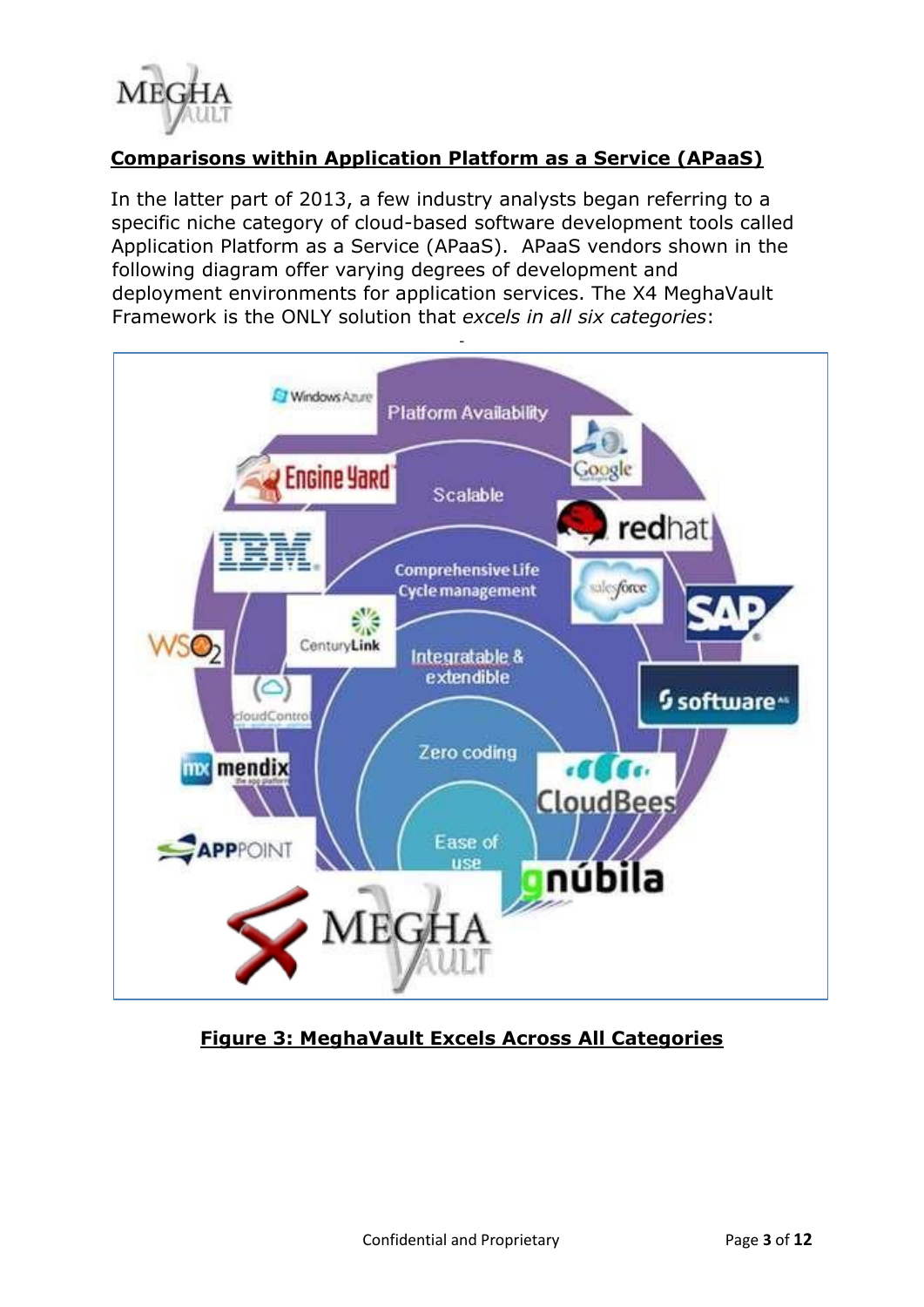



# **Three Overlapping Products**

The following table compares MeghaVault to three prominent industry products. These products only perform subsets of MeghaVault capabilities.

| <b>Product Name</b>                                                     |                                                                                   |                         |                         |                         |
|-------------------------------------------------------------------------|-----------------------------------------------------------------------------------|-------------------------|-------------------------|-------------------------|
|                                                                         | <b>MeghaVault</b>                                                                 | <b>Boomi</b>            | <b>SnapLogic</b>        | <b>Cast Iron</b>        |
| <b>Criteria</b>                                                         |                                                                                   |                         |                         |                         |
| <b>Targeted Markets</b>                                                 | SMB*, Enterprise,<br>and Individuals                                              | Primarily<br>Enterprise | Primarily<br>Enterprise | Primarily<br>Enterprise |
| <b>Targeted Users</b>                                                   | <b>Non-Technical &amp;</b><br><b>Technical</b>                                    | Technical               | Technical               | Technical               |
| Security                                                                | <b>Very High</b><br>$(MFA**)$                                                     | Medium                  | Medium                  | Medium                  |
| Cost to use                                                             | Low for Enterprise,<br>SMB*, and<br><b>Individuals</b>                            | <b>TBD</b>              | <b>TBD</b>              | $>10X$ More             |
| Technology                                                              | Vendor &<br><b>Technology Neutral</b>                                             | Proprietary             | Proprietary/<br>Custom  | Proprietary             |
| Integration and<br>Extensibility                                        | <b>Broad</b>                                                                      | Limited                 | <b>Broad</b>            | Limited                 |
| Range of<br>Connectivity                                                | <b>Extensive</b>                                                                  | Limited                 | Extensive               | Limited                 |
| <b>Ease of Design</b><br>(construction of<br>complex business<br>logic) | <b>High</b>                                                                       | Medium                  | High                    | Low                     |
| Rapid Deployment                                                        | <b>High</b>                                                                       | Medium                  | Medium                  | Medium                  |
| Flexibility                                                             | <b>High</b>                                                                       | Medium                  | High                    | Medium                  |
| <b>Robustness</b>                                                       | <b>High</b>                                                                       | Medium                  | High                    | Medium                  |
| <b>Acquisition Status</b>                                               | <b>Private</b>                                                                    | (acquired by<br>Dell)   | Private                 | (acquired by<br>IBM)    |
|                                                                         | ∗<br>Small to medium-sized businesses<br>**<br><b>Multi-factor Authentication</b> |                         |                         |                         |

# **Figure 4: Comparing MeghaVault**

It is worth noting that MeghaVault can be used by individuals, Small to Medium-sized Businesses (SMB), and organizations with an enterprisewide IT organization.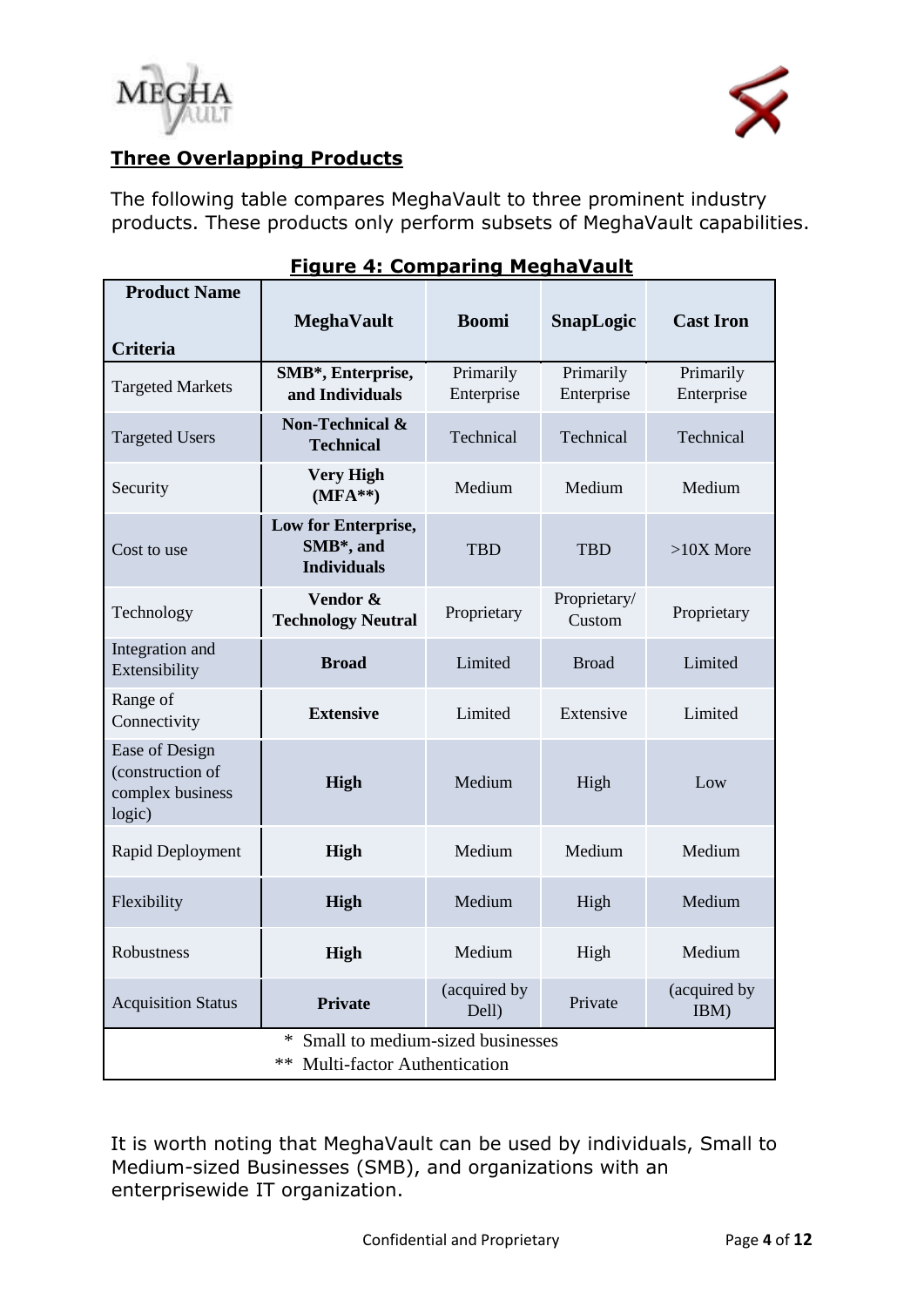

## **MeghaVault Capabilities**

### **What Makes MeghaVault Different?**

The traditional approach to building business applications requires one or more programmers who know about many different areas. The larger an organization, the more knowledge and expertise is needed. For example, programmers working on a project at an Enterprise level would likely need to know how to use middleware tools such as Tibco or Cast Iron, as well as various development tools that handle reporting, workflow, content management, and data management, to name a few. People with these skill sets can be very hard to find and very expensive to engage.

Conversely, MeghaVault provides less-skilled users to achieve positive results with a rich application development studio and integration framework that is affordable, easy to use, and requires zero coding. MeghaVault provides a unique "Application Development as a Service" environment for the public, private or hybrid cloud. MeghaVault is flexible even in this regard, as it can be run on-premises, if preferred.



**Figure 5: MeghaVault – The** *Easy* **Integrator**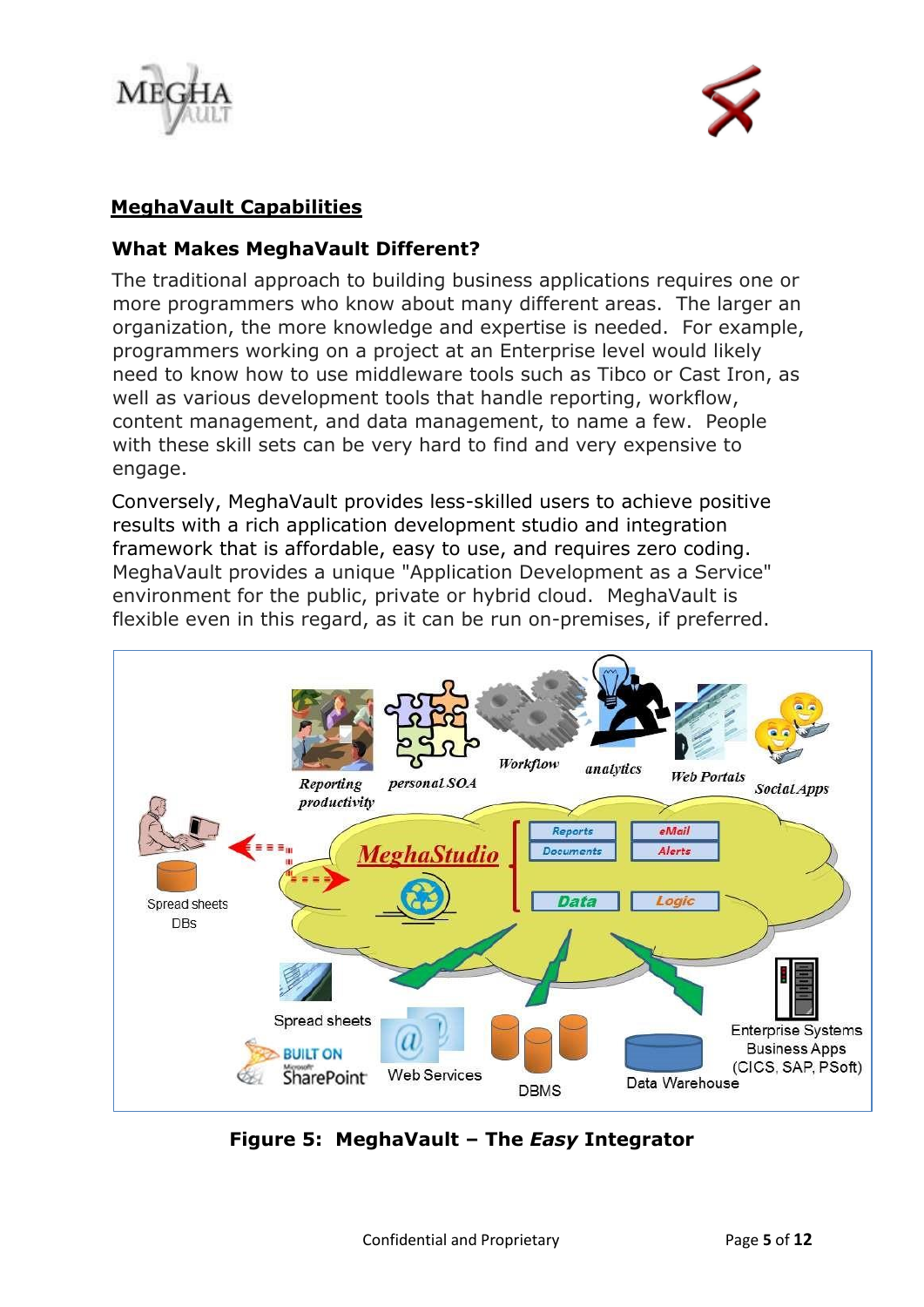

•



# **MeghaVault and Service-Oriented Architecture (SOA)**

As those who are familiar with SOA might have suspected, a review of MeghaVault's underpinnings reveals its SOA-based orchestration framework. This means it is a loosely-coupled development platform that provides great flexibility to users as to the types of new applications they may create. This flexibility also extends to the scope and context in which MeghaVault may be applied, making it a personal SOA.



**Figure 6: SOA-Based New Paradigm** 

Using MeghaVault, the application developer has numerous deployment options including cloud, mobile, IoT, and more. A MeghaVault application may be:

- Operated within the MeghaVault server-based environment;
- Downloaded for execution in a variety of mobile environments;
- Offered as a web service, that can be consumed by any other application in any other environment by passing the required parameters;
- Executed as a DLL and thus be used in conjunction with a Visual Studio or Eclipse based Java application; and,
- Partially completed in MeghaVault, then retrofitted to a 3GL (Visual C#) and imported into Visual Studio for further enhancement and completion.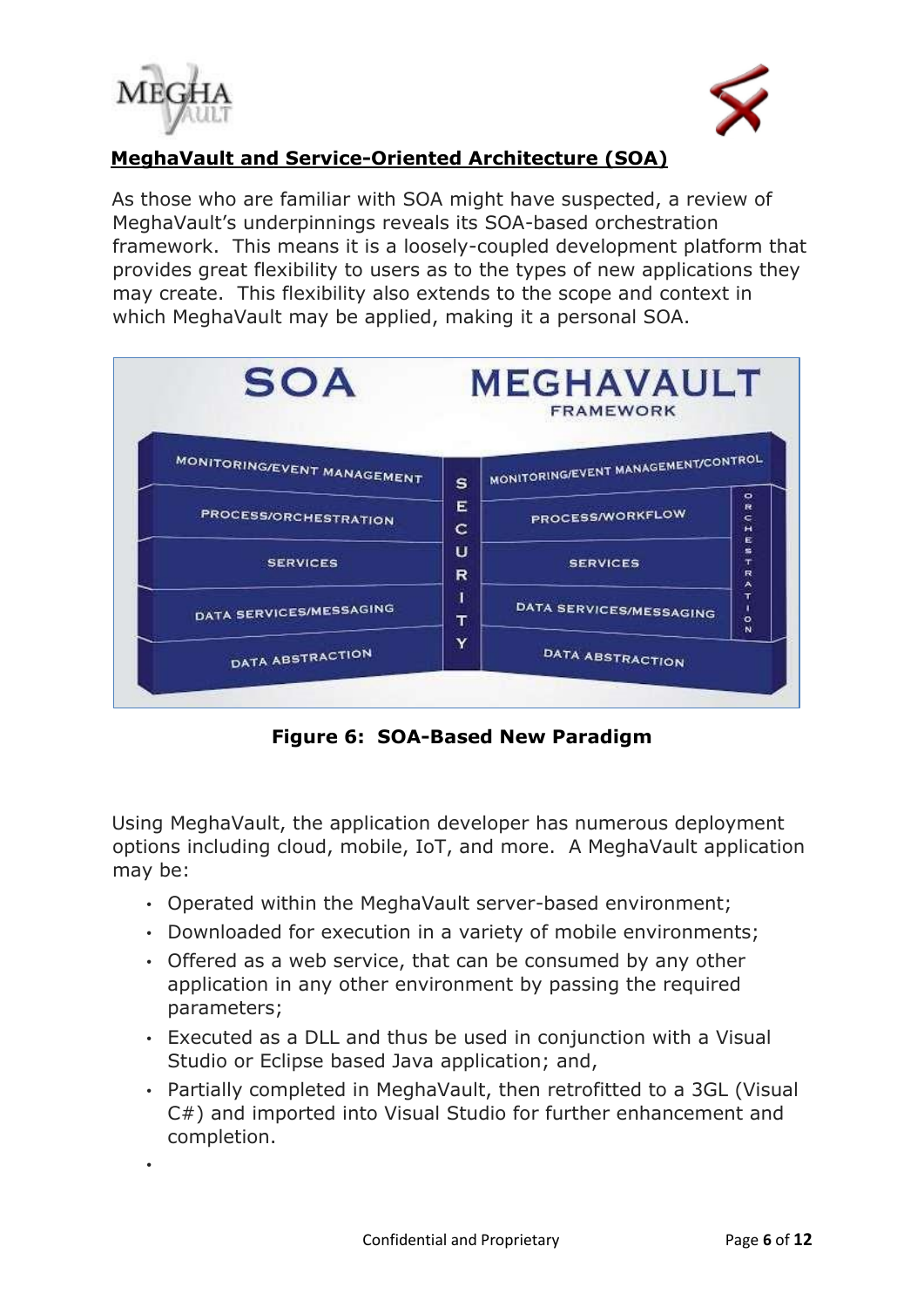

## **What other SOA attributes also describe MeghaVault?**

The X4 MeghaVault Framework also addresses challenges with additional characteristics of SOA:

- **1. Business-Driven** The core platform of MeghaVault allows app architecture and design to be in constant sync with how the business evolves over time by applying important cloud-technology strengths, including:
	- On-Demand usage;
	- Multi-tenancy;
	- Elasticity; and,
	- Ubiquitous application.
- **2. Vendor Neutral –** The underlying architecture of MeghaVault supports and is based on vendor-neutral technologies and industry standards.
- **3. Enterprise-Centric –** The MeghaVault Platform can be used to develop applications and services that can be reused as part of different solutions that automate different business processes**.**
- **4. Composition-Centric** MeghaVault provides the ability to accommodate constant changes via the repeated re-composition of shared services. Thus strengthening the reliability and availability of services/applications built using the X4 MeghaVault Framework.

#### **Additional Differences and Advantages of MeghaVault**

#### *Pricing*

MeghaVault will be competitively priced for small business, and more affordable than the aforementioned comparable companies selling to enterprise-class customers by a factor of 10 or more.

#### *Functionality*

One key component in MeghaVault is its patent-pending logic engine which allows it to be used to develop a broad range of applications. Using MeghaVault the developer can design and construct complex business logic without writing code. Support is included for adding on programmed objects and scripts where desired.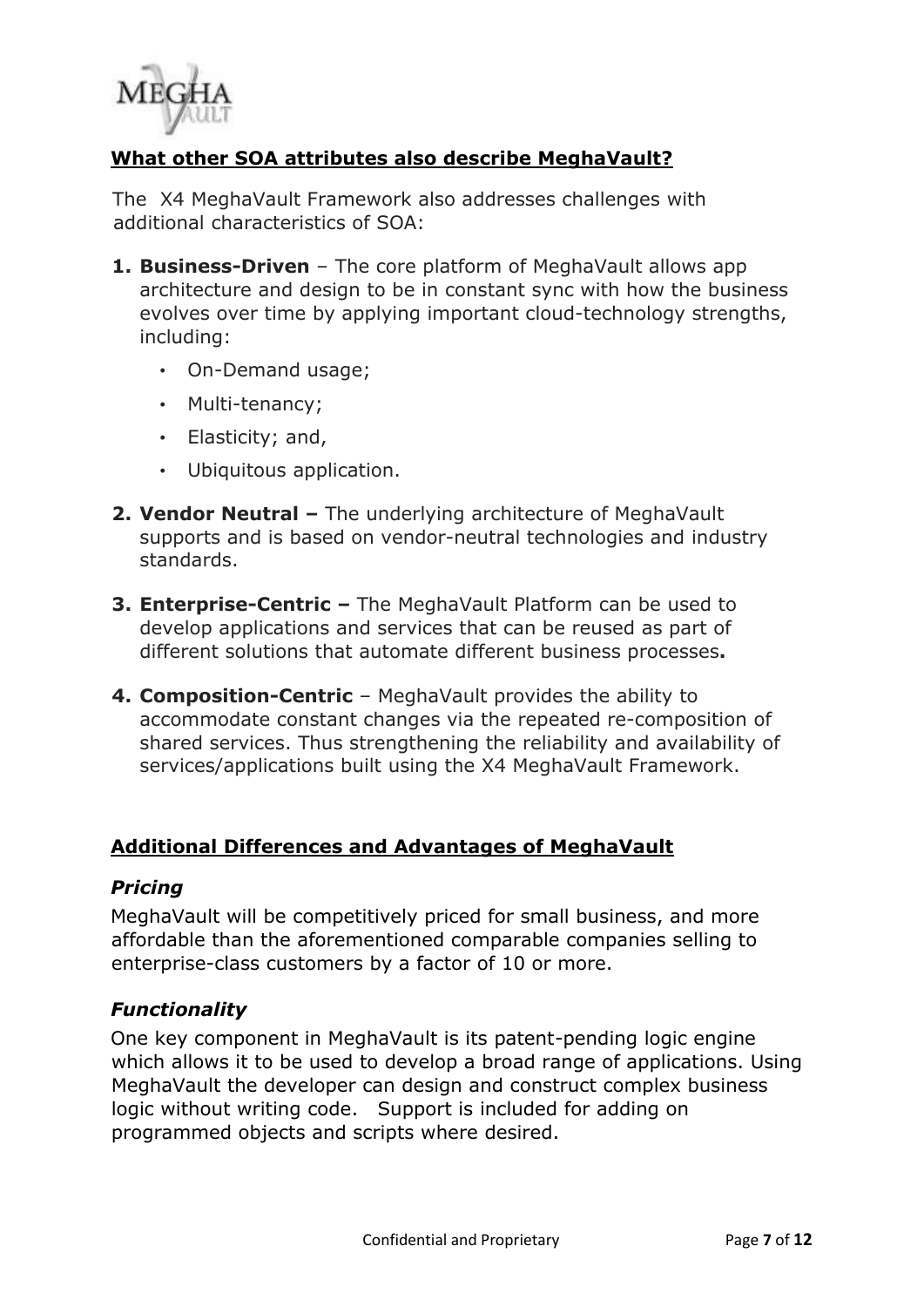



# *Flexibility*

MeghaVault can be fully integrated into other vendor's software products and re-badged, extending the market coverage accordingly. Conversely, other vendor products can be integrated into the X4 MeghaVault Framework to extend its available services. For example, Version 1 contains a thirdparty tool that allows recording of a user's web session keystrokes for inclusion in the MeghaVault application logic.

## *Development Frameworks*

MeghaVault data connection allows a developer to view all permitted data objects from each data source. This allows the use of these objects to extend the features of an existing enterprise application. MeghaVault can also be quickly supplemented by integrating other applications, products, and connectors where they can be more easily incorporated and accessed directly from within each developer's studio.

#### *Architecture*

*A*s mentioned, MeghaVault provides each user their *personal SOA environment.* Intelligently orchestrated applications are saved as web services, which can be re-used, revised, and exchanged immediately throughout the Enterprise, including business users. An orchestration can compose web services without requiring any changes in the web services themselves*.*

#### *Portability*

An application produced by MeghaVault can be run on premises, if desired, or in the cloud. MeghaVault also supports links to and integration with mobile devices and other applications, respectively.

#### *Security*

MeghaVault uses "bulletproof" as a design principle. Also, Akros TechLab's multi-factor authentication has been included as an integral feature. The Akros solution uses soft tokens, and is more manageable and much more affordable than solutions using RSA tokens or dongles.

#### *Market-reach*

MeghaVault has appeal for businesses and government entities of all sizes. It has applicability in every vertical market imaginable, including energy, health care, manufacturing, finance, insurance, legal, manufacturing, education, transportation, communications, and many more.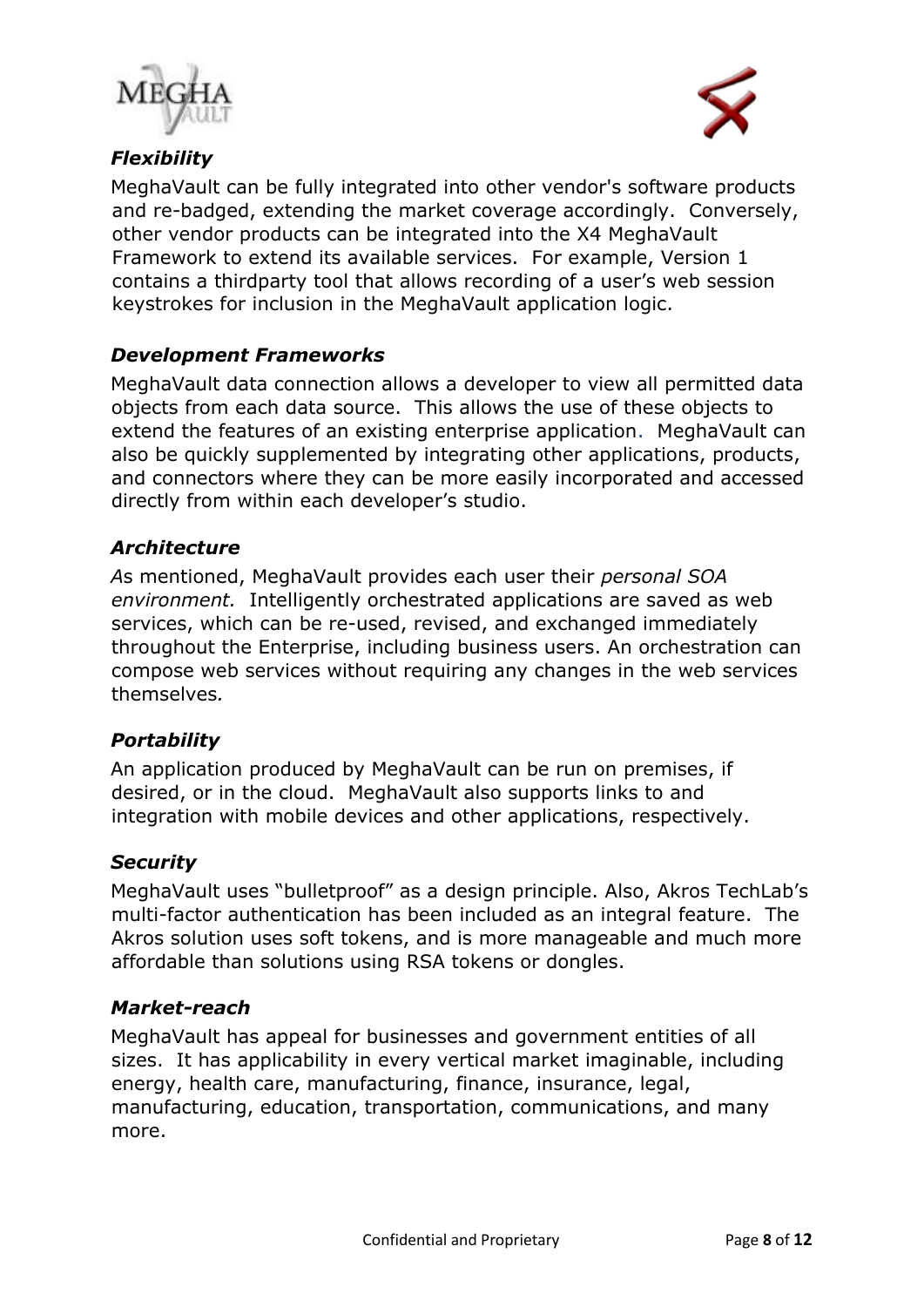

### **An Example**

Here is a high-level view of some screenshots taken while assembling a front-end user interface for a MeghaVault app. It is as easy as onetwothree.

1. Choose a template or design your own layout.



| Choose Temperature - Terrestown                                                                            | The Company                    |                                              | w.fill Dette                                                                                          | <b>CASTLE</b><br>$\mathcal{A}$                                                                                                                  |
|------------------------------------------------------------------------------------------------------------|--------------------------------|----------------------------------------------|-------------------------------------------------------------------------------------------------------|-------------------------------------------------------------------------------------------------------------------------------------------------|
| mi mi<br>inter-<br>telesco.<br>in more.<br><b>Demokratical</b><br>Newton<br><b>branch</b><br>Mar.<br>lamin | Termina 1 (111)<br>mode<br>. . |                                              | <b>Plate</b><br>GE.<br>$\frac{\sigma(\phi)}{\hbar\omega\cos\phi}$<br><b>Science</b><br>Writing Proced | Fare-spendid post<br>Ford: doctor Dr. Shortelli,<br>Fork warrants (Opta)<br>Alac Travel<br><b>Bar-Oldaho</b>                                    |
|                                                                                                            | <b>Buly</b>                    | <b>Ayds</b><br><b>Film</b><br><b>Automo-</b> | the Chain.<br><b>Historymin</b>                                                                       | <b>Bullate Charles</b><br><b>Build Charls</b><br>Line Director<br><b>University</b><br>Suite Corp.<br>Awas Units<br>- Fox Dark<br>$\frac{1}{2}$ |

2. Choose device support you want included. MeghaVault makes deployment of application runtimes simple.

3. Publish. Use MeghaVault to create portal apps, dashboards, interactive web pages, in minutes. See Appendix A for the types of programming paradigms supported by our logic engine, but remember, coding is **not** required.

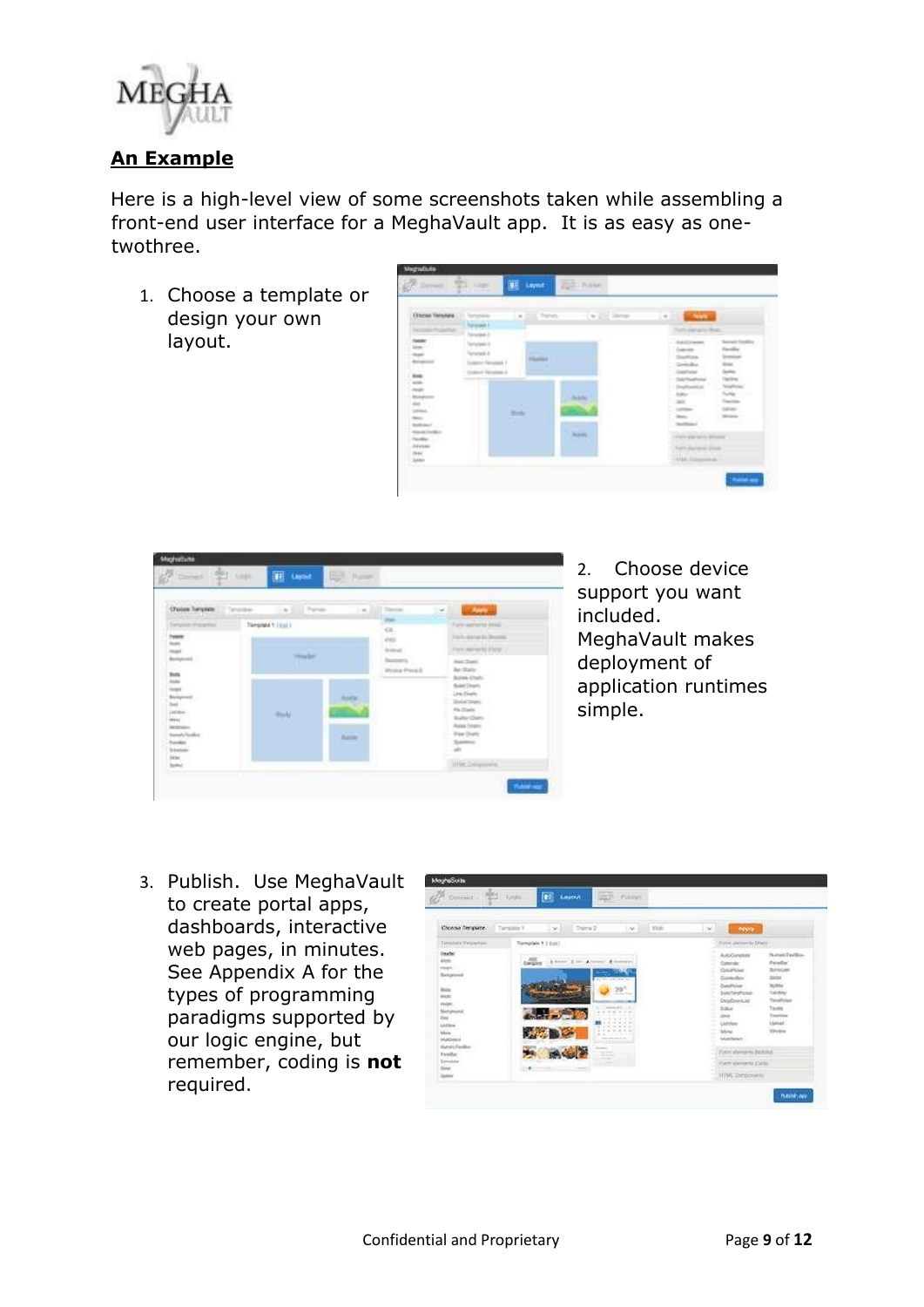



#### **Solving Problems for Whom?**

MeghaVault can appeal to mass markets that include programmers, nonprogrammers, business analysts, and users within the small, medium, and large Enterprise. Applications developed with MeghaVault can also be deployed affordably within small operations, medium sized companies and organizations, Data Centers and Hosting companies, and Independent Software Vendors (ISVs).

In vertical markets, MeghaVault is a cross-industry product suite that can address the broad information needs of the industries listed below.

- Energy
- Banking and Financial
- Healthcare
- Research
- Government and Defense
- Transportation
- Manufacturing and Supply Chain
- Entertainment
- Retail
- Academic (e.g., Universities, K-12, Education)

## **Revenue Model**

Two primary paths will be pursued to achieve revenue projections and growth, namely direct sales and partnerships. Direct sales will be targeted at specific markets to establish and grow a reference base, critical to growing sales. Partnerships will be established to leverage key technology vendors with an established base or new vendors with strategic technology and/or distribution networks that enhance market position and share. In conjunction with these paths, consulting services will be provided to ensure successful engagements. From this, new revenue streams can be established using successfully developed apps and partnerships.

Direct sales will be targeted at:

- Technology-laden organizations with formal IT Departments;
- Medium and large businesses without IT departments;  $\square$  Small businesses, including start-ups and inventors; and,  $\square$  Individuals.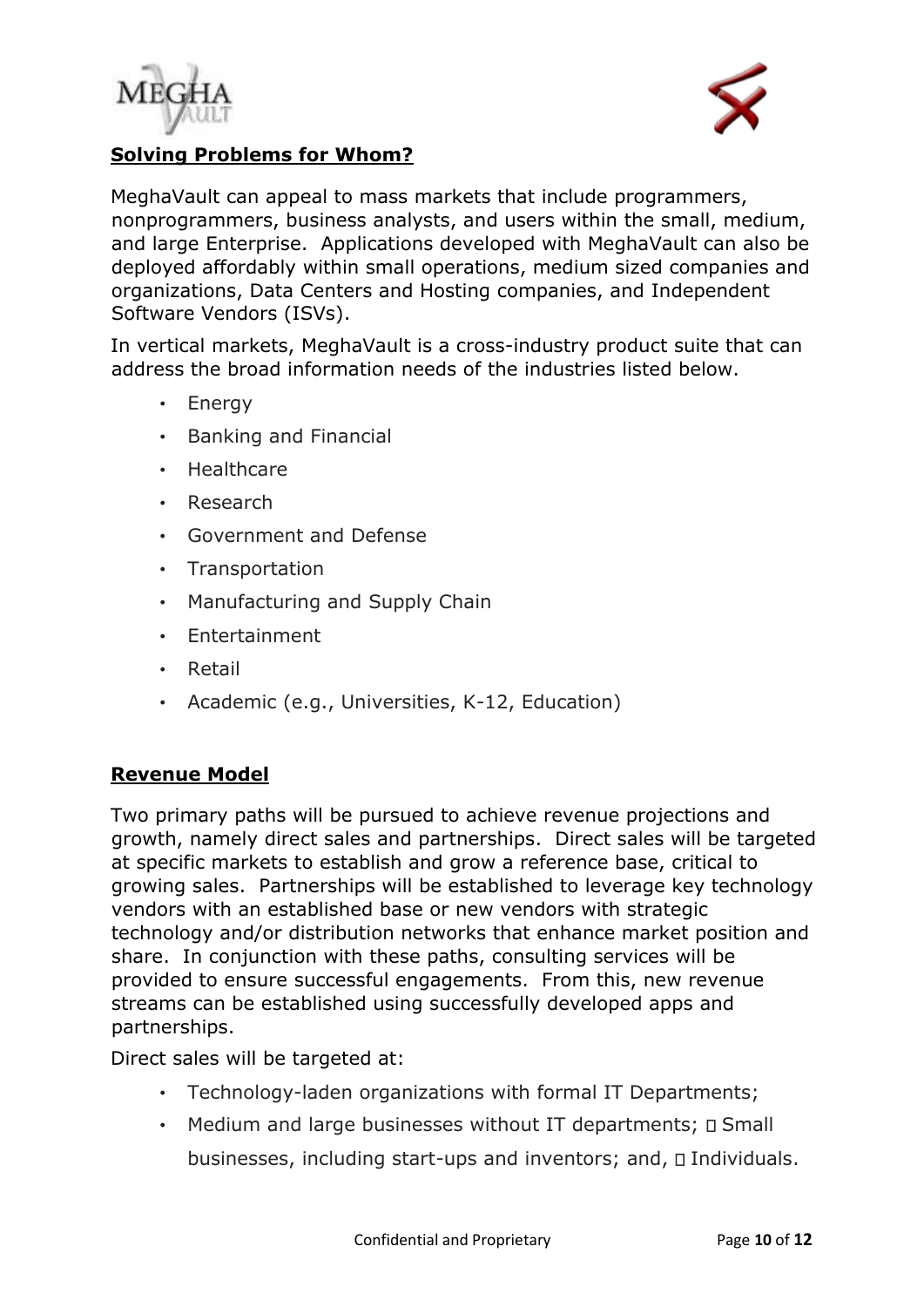

Partnerships will be established to enable growth through:

- Hardware OEMs and Resellers;
- Embedding into Cloud and Mobile Applications;
- Embedding into other ISV products; and,
- ADaaS subscribers and related managed services.

After some strategic applications have been developed and proven, additional revenue streams open up to include:

- Selling customizable solution templates via an online apps store,
- Custom development and business transformation consulting services utilizing purchased or developed apps, and  $\square$  Reselling synergistic products and services.

### **First Customers**

**Process Servers:** Process-Serving (subpoenas) Tracking and Invoicing System

| <b>About Assured Civil Process Agency</b>                                                                                                                                                                                     | Login to ACPA system    |
|-------------------------------------------------------------------------------------------------------------------------------------------------------------------------------------------------------------------------------|-------------------------|
| Wheeled transportation might be taken for granted today, but more than a century ago the idea of propelling<br>carriages with motors instead of horses was nothing short of outlandish. The idea succeeded, though, thanks to | Username                |
| the brilliance of inventors who embraced the increasingly mechanized world, the risk-tairing of entrepreneurs<br>who believed in its potential, and the business savy of industrialists who scaled start-up ventures to large | Enter Email CI/User (D) |
| enterprises that propelled the whole industry forward.                                                                                                                                                                        | Password                |
| Among those pioneers were the founders of Dana Holding Corporation -- Clarence Spicer, Joseph Victor, Hugo-<br>Reinz, J.B. Long, and Charles Dana among them. Their initiative and ingenuity still drives Dana today in our   | Password                |
| mission to anticipate and address our customers' needs with innovative solutions.                                                                                                                                             | Remember me             |
|                                                                                                                                                                                                                               | .0211                   |
|                                                                                                                                                                                                                               |                         |